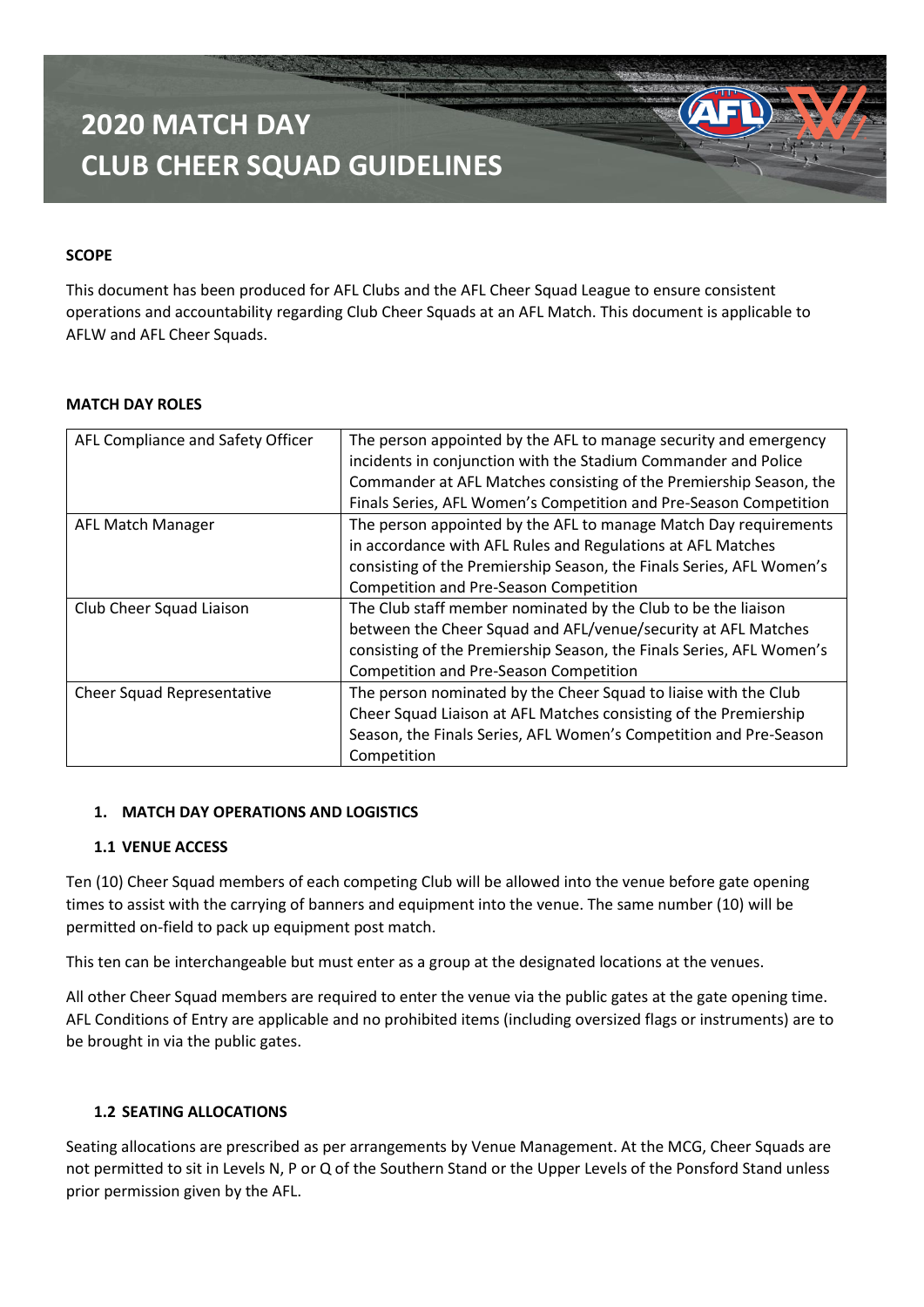For a match where there is no specified home side (e.g Pre-Season and AFL endorsed Practice Matches) Cheer Squads must be separated by a minimum of two (2) bays or a position identified by Venue Management.

#### **1.3 ARENA ACCESS**

The maximum number of personnel on the arena at any one time will be twenty-six (26) people (including photographer). All personnel must be wearing an AFL issued lanyard at all times.

Cheer Squad members are permitted to enter the arena at times specified on the AFL Match Day Information document distributed weekly.

The minimum age of Cheer Squad members who have arena access is 13 years old.

#### **1.4 WEATHER**

The Cheer Squad Liaison Representative will be advised by the AFL Match Manager and Venue Manager regarding the management and erection of the Cheer Squad banner in the event of inclement weather.

#### **2. ACCREDITATION**

Clubs will be provided with two sets of Cheer Squad lanyards – one for AFL and one for AFLW. These will enable the 26 Cheer Squad members access to the arena to perform pre-match banner duties.

Clubs are responsible for producing the swing tags to be attached to these lanyards. An example is included below. They must include the following:

- Wording including Competition (AFL or AFLW), Year, Club Name, Pre-Match Arena Access - Banner Duties
- Be numbered  $1 26$  to assist with management of lanyards on match day
- Be double sided (same content each side)
- Ensure they are waterproof (to an extent)
- Must be no smaller than a credit card.

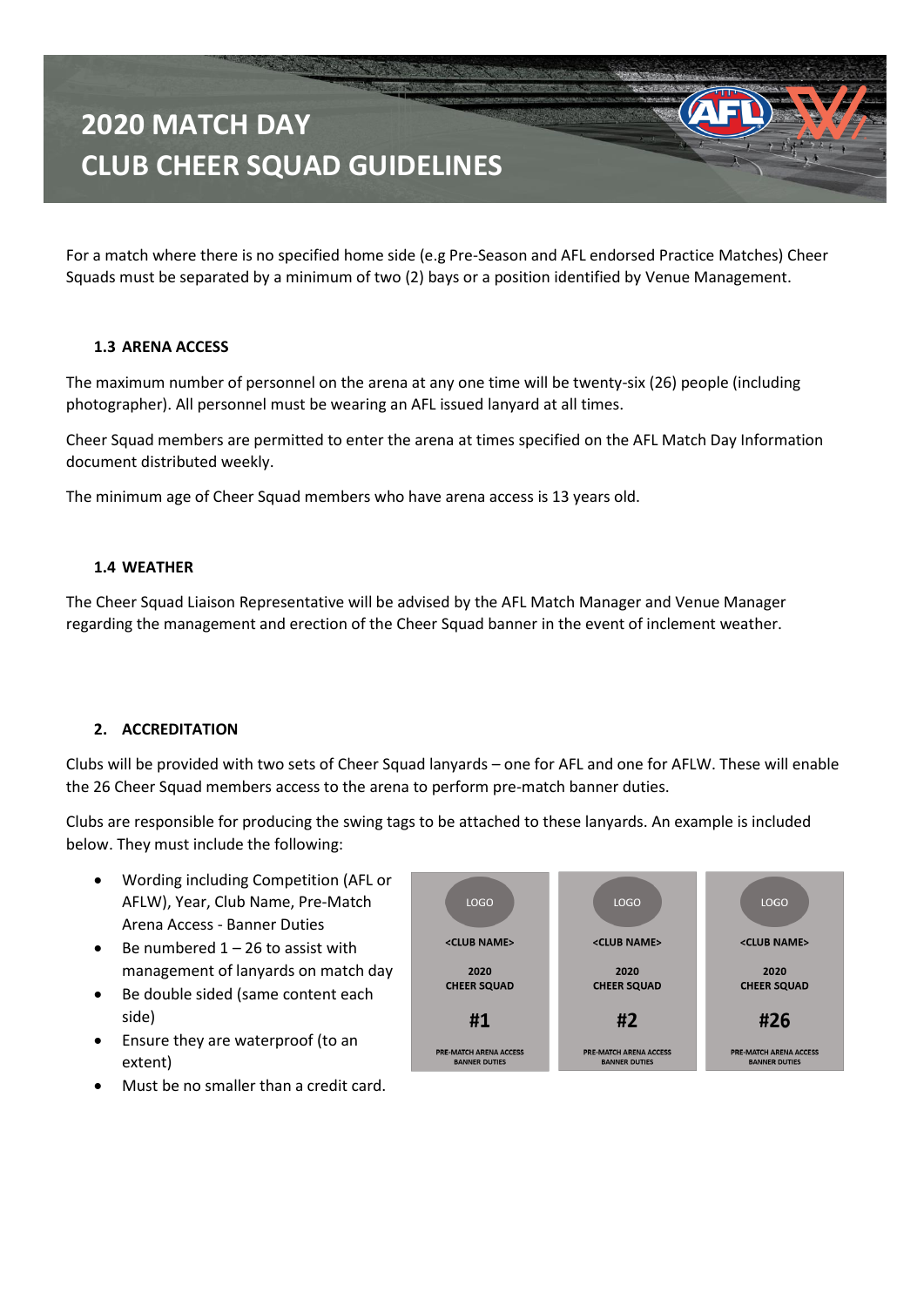#### **3. EQUIPMENT**

#### **3.1 BANNER**

Minimum of four (4) ropes are to be used to hold the banner in position. Additional ropes may be used in consultation with AFL Match Managers on windy days.

Messages on banners are not to be of an offensive nature to Clubs, the public or any other organisation or person.

The maximum size of banners is:

- Length 18 metres (60 feet)
- Height 8 metres (25 feet)

Other requirements are as follows;

- Advertising logos on run throughs/banners must be restricted to a maximum of three (3) sponsor logos, each being no bigger than 16 sq. metres (4m x 4m) in size.
- Any commercial branding on banners must be no more than 25% of total branding on banner.
- Banners to be displayed in a manner that will not intrude on the opposition team's warm up area;
- Banners are not to be stored in the players' race due to safety reasons;
- All Cheer Squad members to leave the arena immediately after their team has run through the banner; Any remnants of material from the banner should also be removed;
- There is to be no cut up paper or streamers thrown onto the arena, during play nor is paper permitted to be taken on field at any time;
- Metal objects are NOT permitted on the arena at any time;
- No other sponsor identification other than the Club Protected Sponsor is to be worn or displayed; Participants are not permitted to wear any clothing that conflicts with the AFL's protected sponsors;
- No bags or belongings are to be brought onto the arena and;
- Cheer Squad members must wear appropriate footwear during the time they are on the arena. No thongs are allowed.

#### **3.2 CHEER SQUAD EQUIPMENT**

All Clubs must advise the AFL of any requests for musical instruments/other prohibited items no later than one week prior to the commencement of the season. These requests must include description, size and intended use. A list of all approved items will be shared with venues for their awareness and information.

Music sticks, drums, bells, whistles and other musical instruments are not permitted at AFL Matches unless prior approval is received from the AFL. If approved, these items are only permitted to be used in the designated Cheer Squad area and only after a Club goal is scored up to the commencement of play. Any use of these items outside of these times will result in security intervening, the item being confiscated, and approval withdrawn for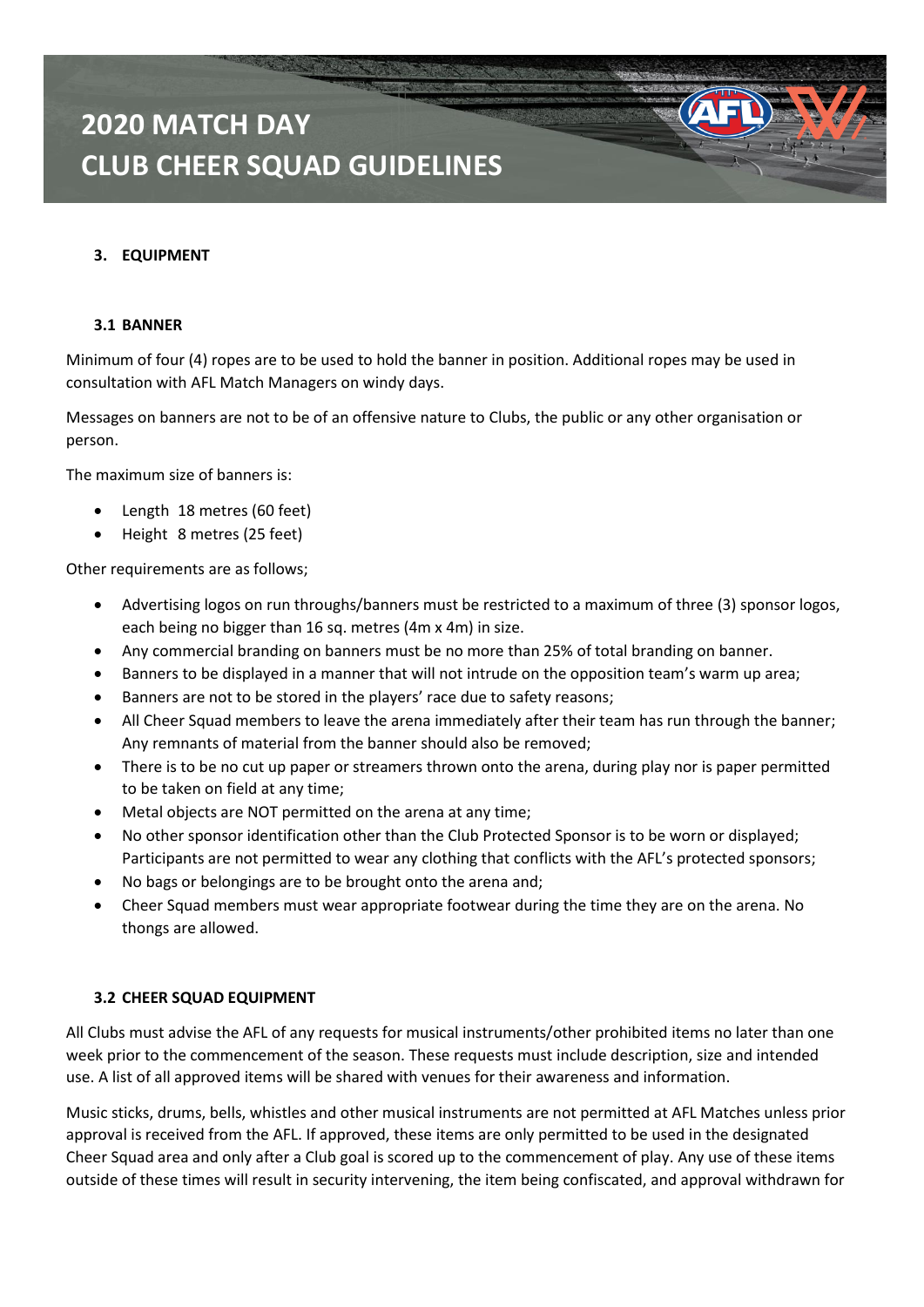the rest of the season. Instruments are not to be used in a negative manner or to incite derogatory chanting or abuse.

All flag poles must be no longer than four (4)metres in length and 3.2cm in diameter (edge to edge, externally).

Floggers and flags shall be stored behind the fence when not being waved. Flags and floggers must not obscure fence signage. Please be conscious of Flogger and flag handles entering the field of play when not in use.

Offensive or derogatory flags/banners will be removed by security immediately.

#### **4. BEHAVIOUR**

While barracking and supporting is both strongly encouraged and a vital part of the game, offensive or aggressive behaviour will not be tolerated. As always, the AFL has a zero-tolerance stance on vilification.

Abusive, insulting and threatening behaviour will not be tolerated in the Cheer Squad area and offenders may be evicted from the venue, Club memberships cancelled and AFL Banning Notices issued.

As per the AFL Conditions of Entry, spectators (including Cheer Squad Members) must not;

- misuse, deface, damage, remove from the Venue or tamper with or attempt to misuse, deface, damage, remove from the Venue or tamper with any building, seat, chair, toilet, sink, table structure, vehicle, craft, truck, pipe, tap, tap fitting, conduit, electrical equipment, wiring, sign or other thing or excavate or cause to be excavated any part of the area used for any of the matches or other activities at the Venue;
- throw or attempt to throw any stone, bottle, projectile or other object;
- engage in any conduct, act towards or speak to any player, umpire or other official or other patron in a manner, or engage in any conduct, which threatens, offends, insults, humiliates, intimidates, disparages or vilifies that other person on any basis including, but not limited to, that other person's race, religion, colour, descent or national or ethnic origin, special ability/disability or sexual orientation, preference or identity;
- disrupt, interrupt or behave in any manner that may disrupt or interrupt any of the matches or other activities at the Venue, distract, hinder or interfere with a player, interfere with the comfort of other patrons or their enjoyment of any of the matches or other activities at the Venue;
- use indecent or obscene language or threatening or insulting words, or otherwise behave in a threatening, abusive, riotous, indecent or insulting manner;
- interfere with, obstruct or hinder the Australian Football League or its employees, agents or contractors in the exercise of their powers, functions or duties;

In addition to the AFL Conditions of Entry that all patrons must observe, Cheer Squads must note the following;

• Cheer Squad members must return match footballs immediately to the AFL Ball Steward. Any Cheer Squad member observed throwing the ball aggressively at the Goal Umpire, Ball Steward or Security will be dealt with by Security and may be evicted from the venue. Other potential sanctions may include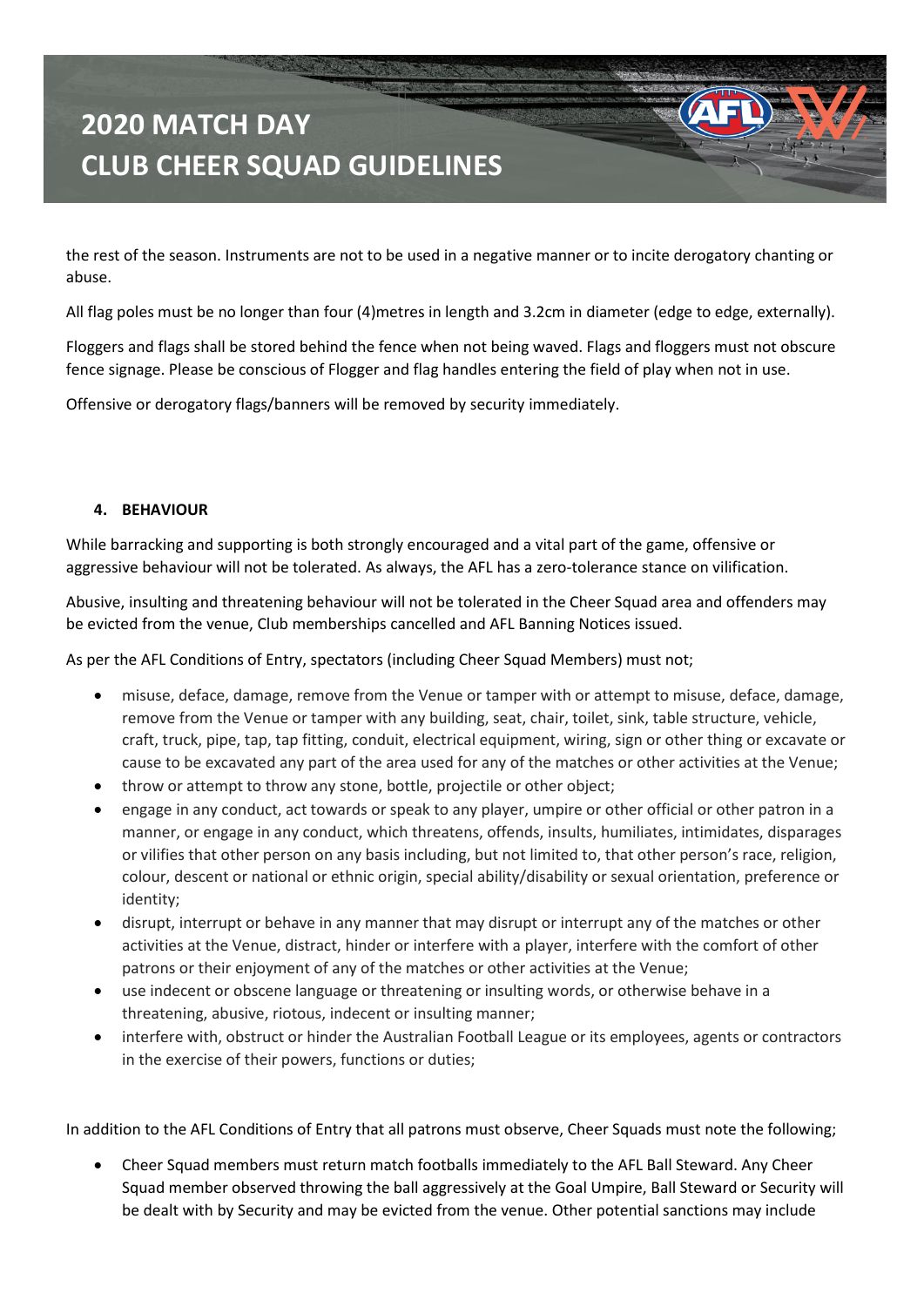Club notification of the incident, membership cancellation, the Club being fined over the incident and an AFL Banning Notice.

- Designated Cheer Squad areas are 'dry areas' at every AFL Match.
- Cheer Squad members are not to stand on the seats or use other objects for standing on.

### **5. COMPLIANCE**

### **5.1 WORKING WITH CHILDREN CHECKS**

It is the AFL's strong view that all Cheer Squad members over 18 years should have a current Working With Children Check if children are also involved in the Cheer Squad. It is the sole responsibility of each Club to ensure compliance in this area.

#### **6. SANCTIONS**

The below sanctions may be imposed by the AFL following reports from AFL Compliance and Safety Officers, AFL Match Managers and/or Stadium Management.

**All individual members of the Cheer Squads are subject to the AFL Conditions of Entry (key points are detailed in section 4 of this document), Venue Conditions of Entry or any applicable state legislation.**

The below points from the AFL Regulations are specific to the Cheer Squads.

#### **AFL Regulations**

Section 8 of the [AFL Regulations](https://resources.afl.com.au/afl/document/2019/12/04/07dfcef0-a956-4825-a2ea-a1c79f91fd52/AFL-Regulations-4-September-2019.pdf) details the following;

- *8. Banners, Run Throughs and Cheer Squads*
	- *8.1 Banners or Run Throughs*

*A Club may erect a banner or run through for a Team entering the Arena at the commencement of a Match provided that:* 

> *(a) any message displayed on any such banner or run through is not in the absolute opinion of the AFL offensive or prejudicial to the interests or reputation of the AFL or Australian football; and*

*(b) the size of the banner or run through does not exceed 144 square metres, representing a maximum width of 18 metres and a maximum height of 8 metres.* 

*Sanction: Up to 20 Units, payable by the Club*

*8.2 Cheer Squad on Arena* 

*A maximum of twenty-six members of a Club's cheer squad, including the cheer squad's photographer may enter the Arena for the purpose of erecting and securing any banner or run through.*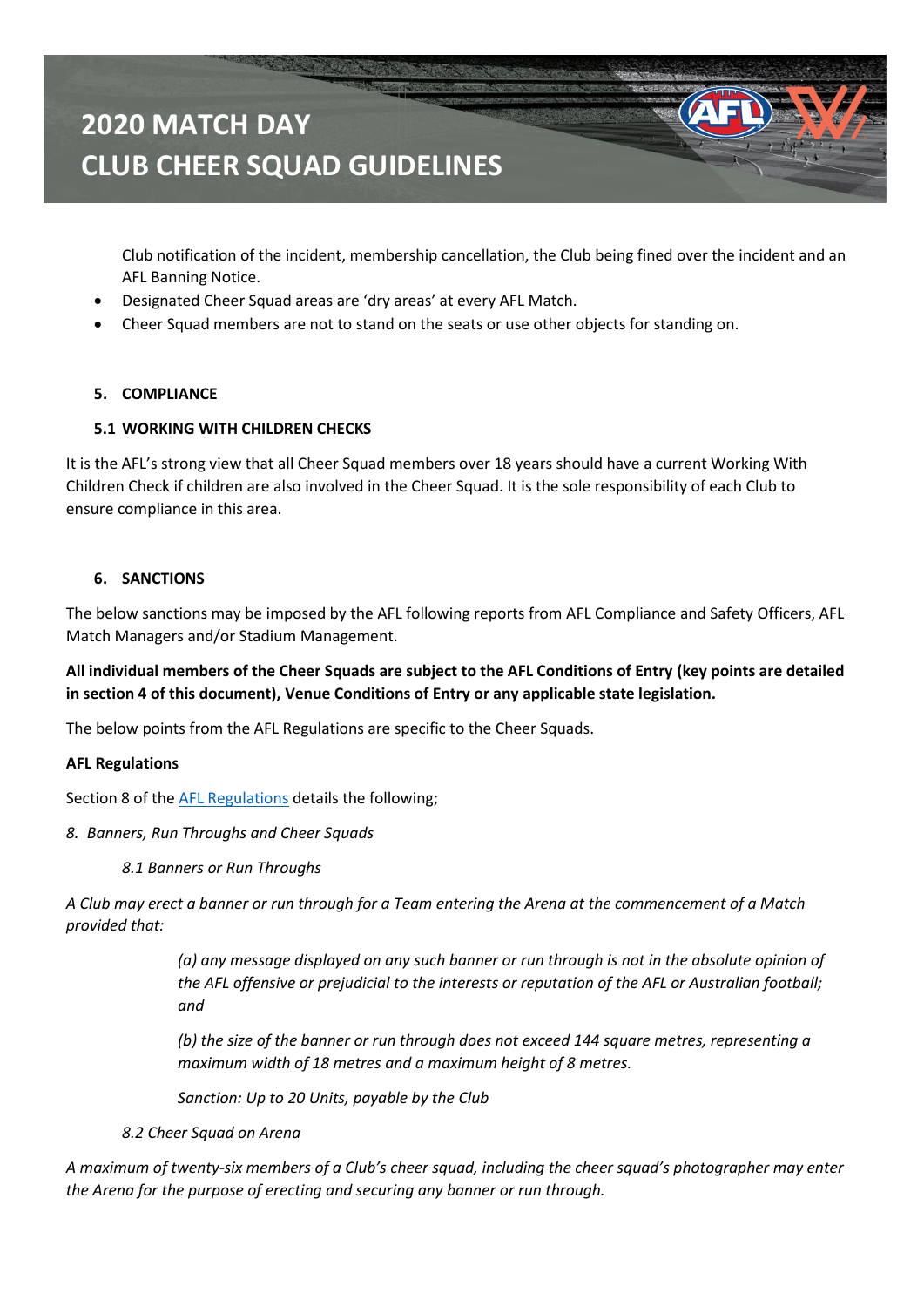#### *8.3 Obligations on Cheer Squad*

*(a) A member of a cheer squad or other person authorised by a Club to erect or secure any banner or run through shall not:* 

*(i) assault, threaten or intimidate another person;* 

*(ii) use threatening or offensive language towards another person;* 

*(iii) engage in conduct which causes or may cause damage to another person's property;* 

*(iv) participate in or incite another person to participate in any act of violence; and* 

*(v) act in a manner or engage in conduct which, in the opinion of the General Manager - Football Operations, is prejudicial to the interests or reputation of a Club, the AFL or the game of football.* 

*(b) Where a member of a Club's cheer squad or other person authorised by a Club to erect or secure a banner or run through contravenes Regulation 8.3(a), the Club shall be liable to a sanction.* 

*Sanction: Up to 20 Units for each contravention by each such person*

#### **7. CONTACTS**

Each Club is required to provide a staff member to act as a Cheer Squad Liaison between the Cheer Squad and the AFL. Please nominate this person via email t[o aflintegrityandsecurity@afl.com.au](mailto:aflintegrityandsecurity@afl.com.au) prior to the season.

#### **7.1 MATCH DAY**

The Club Cheer Squad Liaison contact details will be included in the AFL Match Day Information. This designated person will be the main match day contact for the AFL Match Manager, AFL Compliance and Safety Officer and Venues.

#### **7.2 NON-MATCH DAY**

Any queries or concerns raised by a Cheer Squad member must be directed to the nominated Club Cheer Squad Liaison who will then liaise with the relevant AFL Department.

Any communication required from the AFL to the Cheer Squads will be done via the Clubs.

Cheer Squads are asked to not contact venues or the AFL directly. All correspondence is requested to go via Club Liaison.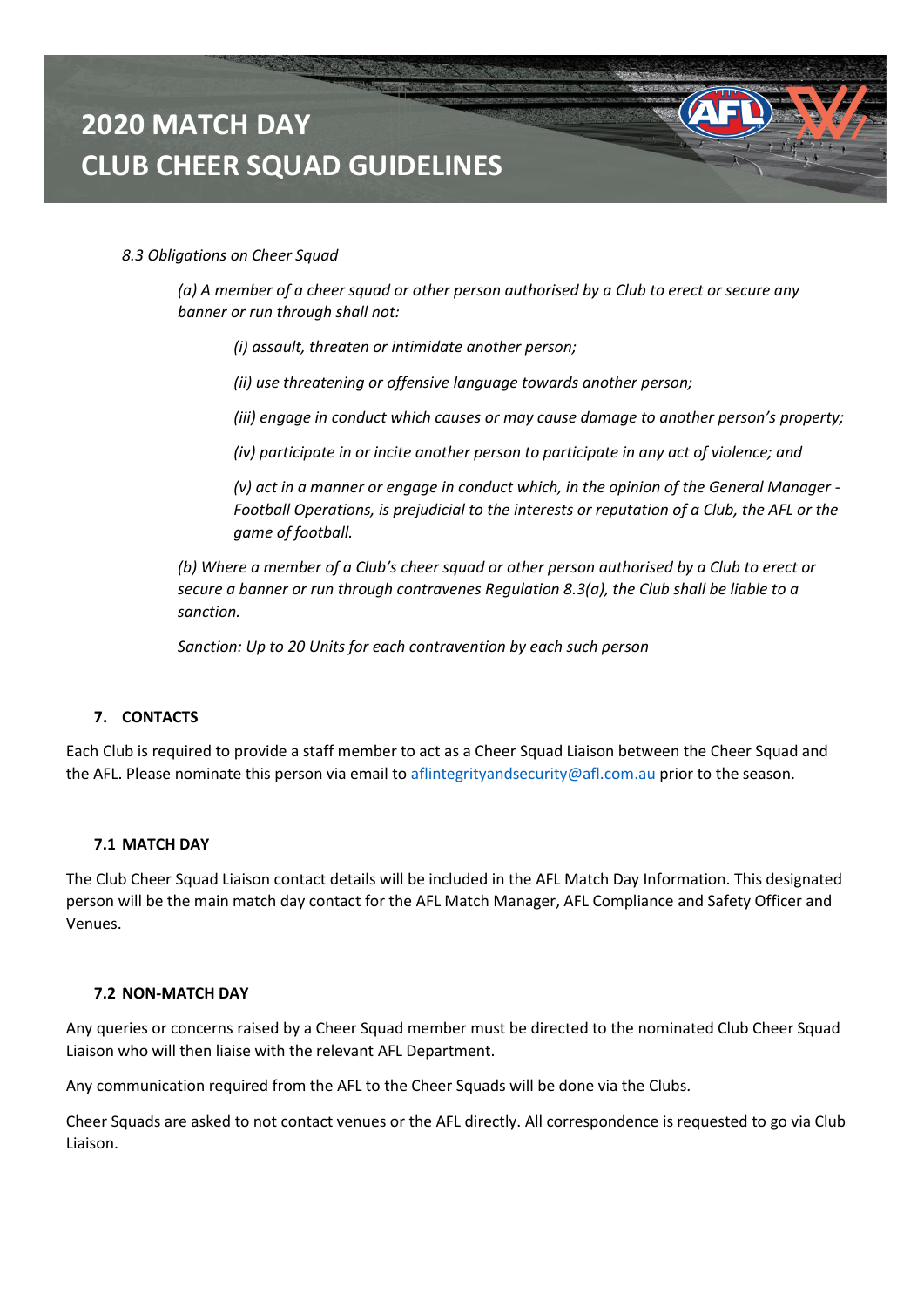### **8. APPENDICES**

#### 8.1 Appendix 1: AFL CONDITIONS OF ENTRY

#### **CONDITIONS OF ENTRY TO AN AFL VENUE NOTICE TO ALL PATRONS**

It is a condition of entry to the Venue (which includes all surrounding areas under the control of the owner or hirer) for Australian Football League matches that all patrons ("You") agree (and by entering the Venue You do so agree):

- 1. not to bring into the Venue:
	- (a) any photographic, video or audio recording equipment for any purpose other than private non-commercial purposes, which includes, without limitation, video and/or audio recorders, camera tripods, monopods or lenses with a total focal strength of greater than 200mm or any other commercial digital video equipment;
	- (b) any animal (other than a companion animal required for medical reasons as documented in a medical certificate provided by a trained medical specialist);
	- (c) any musical instruments or other similar device;
	- (d) any chair or stool; or

(e) any alcohol, glass, cans, firearms, weapons, fireworks or any other items deemed to be or which may be considered to be dangerous, without the prior written consent of the Australian Football League;

#### 2. not to:

- (a) make any recording or take any photograph for any purpose other than private non-commercial purposes;
- (b) make any recording or take any photograph of any person without the authorisation of that person; or
- (c) sell, license or otherwise publish, disseminate or reproduce (or permit such), whether in whole or in part, any recordingstaken or made inside the Venue (including, without limitation, photographs, video recordings, data recordings or sound recordings),
- without the prior written consent of the Australian Football League;
- 3. not to broadcast or narrowcast by any means whatsoever (including, without limitation, by way of mobile telephone, transmitter or other wireless device of any kind) any images, sounds, data, results or commentary of or concerning any of the matches or other activities at the Venue without the prior written consent of the Australian Football League;
- 4. notto re-sell or offerto re-sell any ticketsto thematches played atthe Venue at a premiumorto use any ofthem for advertising, promotional or other commercial purposes (including, without limitation, competitions) without the prior written consent of the Australian Football League. If a ticket is sold or used or suspected to have been sold or used in contravention of this condition the bearer of the ticket may be denied admission to the Venue;
- 5. not to:
	- (a) wear or otherwise display commercial, political, religious or offensive signage or logos of any kind;
	- (b) engage in ambush marketing of any kind;
	- (c) sell or distribute any goods or services or any other matter or thing;
	- (d) collect money or orders from other patrons for goods or services or any other matter or thing;
	- (e) inflate, or cause to inflate, any balloon, beach ball, receptacle, device or structure;
	- (f) open any umbrella if it has the effect of obstructing the view of any other patron;
	- (g) conduct public surveys or opinion polls, solicit money, donations or subscriptions from members of the public; or
	- (h) distribute commercial, political, religious or offensive advertising or other promotional material of any kind, without
	- the prior written consent of the Australian Football League;
- 6. that entry to the Venue is only permitted to spectators who agree to be searched (including, without limitation, their bags, clothes or other possessions) on entry, and continued presence in the Venue is only permitted to spectators who agree to be searched (including, without limitation, their bags, clothes or other possessions) while in the Venue. AFL reserves the right to inspect and search Your bags regardless of size. This may include visually or physically inspecting the bag and/or seeking Your assistance to remove items from the bag. AFL also reserves the right to conduct 'pat down', 'wanding' or other reasonably personal checks of You as You enter or exit the Venue;
- 7. that the playing field at the Venue shall be out of bounds at all times and any persons entering the playing field without prior written consent from the Australian Football League will be prosecuted;
- 8. that You consent to:
	- (a) the recording of Your likeness and/or voice by any means (including but not limited to audio and visual recordings by television cameras and photographers) (together 'Images"); and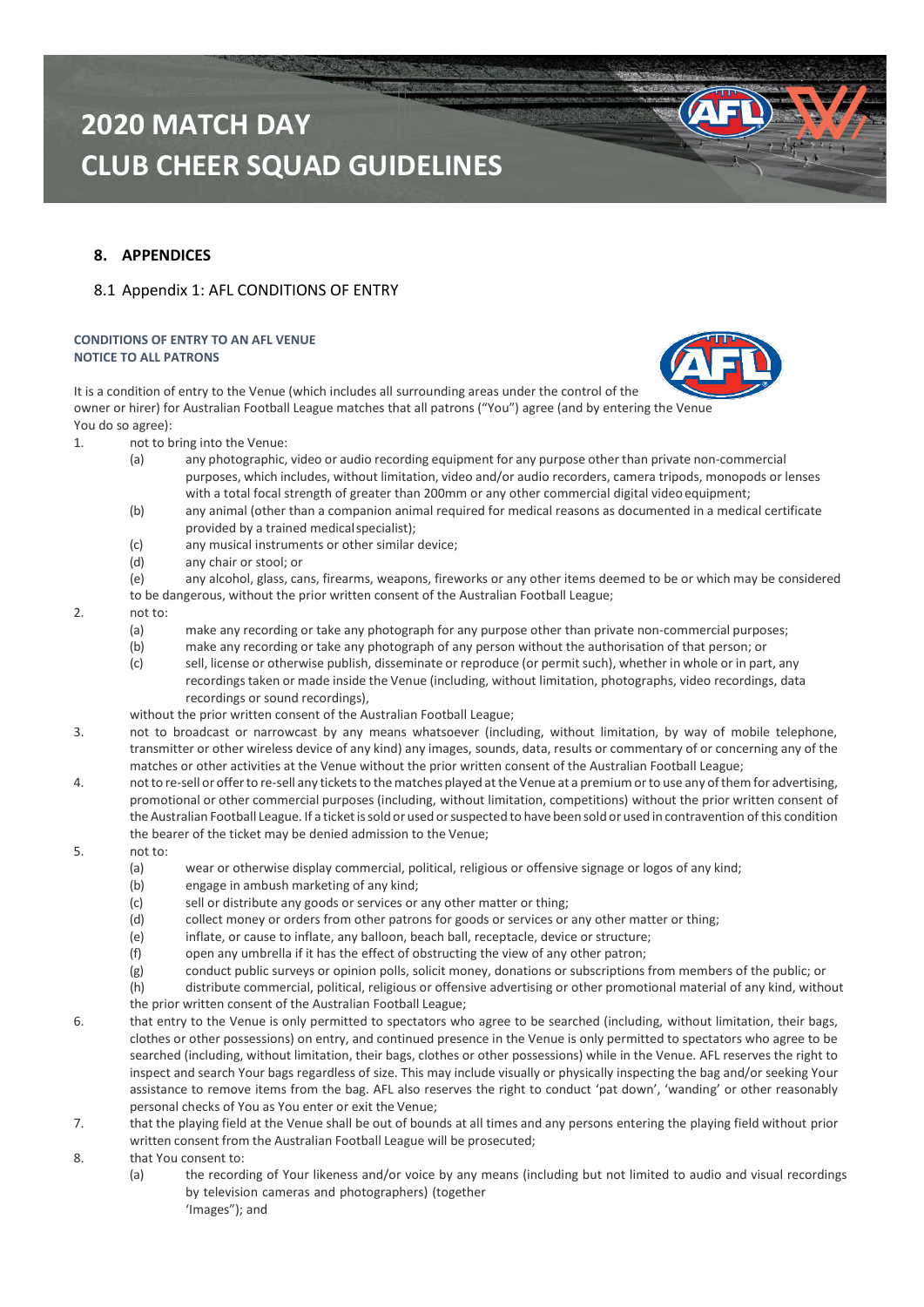- (b) the commercial exploitation, throughout the world, of their Images by any means by the Australian Football League and Its commercial partners without compensation;
- 9. that You are required to take appropriate care for Your safety including but not limited to sun protection and hydration;
- 10. that if You are deemed to be, or potentially be, affected by the consumption of alcohol or drugs You may, in the Australian Football League's sole discretion, be refused entry to, or

ejected from, the Venue by an authorised event official;

#### 11. that:

- (a) You are admitted to the Venue at Your own risk; and
- (b) that the Australian Football League shall not be liable for any loss or damage suffered by You or caused by any act or omissions of the Australian FootballLeague;
- 12. not to do any of the following in or around the Venue:
	- (a) post, stick, place or attempt to post, stick or place any poster, placard, bill, banner, print, paper or any other advertising material on any building structure, fence, tree, cordon or other thing without the prior written consent of the Australian Football League;
	- (b) misuse, deface, damage, remove from the Venue or tamper with or attempt to misuse, deface, damage, remove from the Venue or tamper with any building, seat, chair, toilet, sink, table structure, vehicle, craft, truck, pipe, tap, tap fitting, conduit, electrical equipment, wiring, sign or other thing or excavate or cause to be excavated any part of the area used for any of the matches or other activities at the Venue;
	- (c) deposit litter, except in a receptacle provided for that purpose;
	- (d) throw or attempt to throw any stone, bottle, projectile or other object;
	- (e) engage in any conduct, act towards or speak to any player, umpire or other official or other patron in a manner, or engage in any conduct, which threatens, offends, insults, humiliates, intimidates, disparages or vilifies that other person on any basis including, but not limited to, that other person's race, religion, colour, descent or national or ethnic origin, special ability/disability or sexual orientation, preference or identity;
	- (f) disrupt, interrupt or behave in any manner that may disrupt or interrupt any of the matches or other activities at the Venue, distract, hinder or interfere with a player, interfere with the comfort of other patrons or their enjoyment of any of the matches or other activities at the Venue;
	- (g) use indecent or obscene language or threatening or insulting words, or otherwise behave in a threatening, abusive, riotous, indecent or insulting manner;
	- (h) interfere with, obstruct or hinder the Australian Football League or its employees, agents or contractorsin the exercise of their powers, functions or duties;
	- (i) collect, communicate or transmit any form of commentary, data or other material in relation to the conduct, progress, result or any other aspect of a match taking place at the Venue for any improper purpose, illegal purpose, or unauthorised commercial purpose;
	- (j) in any way, or seek to in any way, improperly influence the conduct, progress, result or any other aspect of a match taking place at the Venue, or offer to any third party any bribe or other reward to engage in such activities; or
	- (k) smoke in areas within the Venue;
- 13. not to hold Yourself out or otherwise promote Yourself or any good or service as being associated with the Australian Football League, club or player where they are not authorised by the Australian Football League to do so;

<span id="page-7-0"></span>14. without prejudice to any other rights which the Australian Football League or the Venue owner or hirer may have, that if You contravene any of these conditions of entry You may:

- (a) be refused entry to the Venue;
- (b) be required by an authorised event official to provide your name, address, photograph and other relevant personal information (**PersonalInformation**);
- (c) be ejected from the Venue by an authorised event official;
- (d) have Your ticket confiscated and/or cancelled without refund or recompense;
- (e) be prohibited and disqualified, by means of an Official Banning Notice, from purchasing tickets for and/or entering into any Venue or other function played or conducted under the auspices of the Australian Football League; and/or
- (f) have legal action taken against You in connection with such matters;

#### 15. That:

- (a) If you are required to provide your Personal Information asset out in paragraph 1[4\(b\),](#page-7-0) the Australian Football League will at all times deal with your Personal Information in accordance with the Privacy Act 1988 (Cth) and AFL's Privacy Policy, which can be accessed on the AFL's website. You consent to the Australian Football League, the Venue and any relevant third party service providers using Your Personal Information in connection with investigating, documenting and analysing any possible breach of these conditions of entry or the law; and
- (b) If You receive an Official Banning Notice You are banned from engaging in any of the Prohibited Activities for the